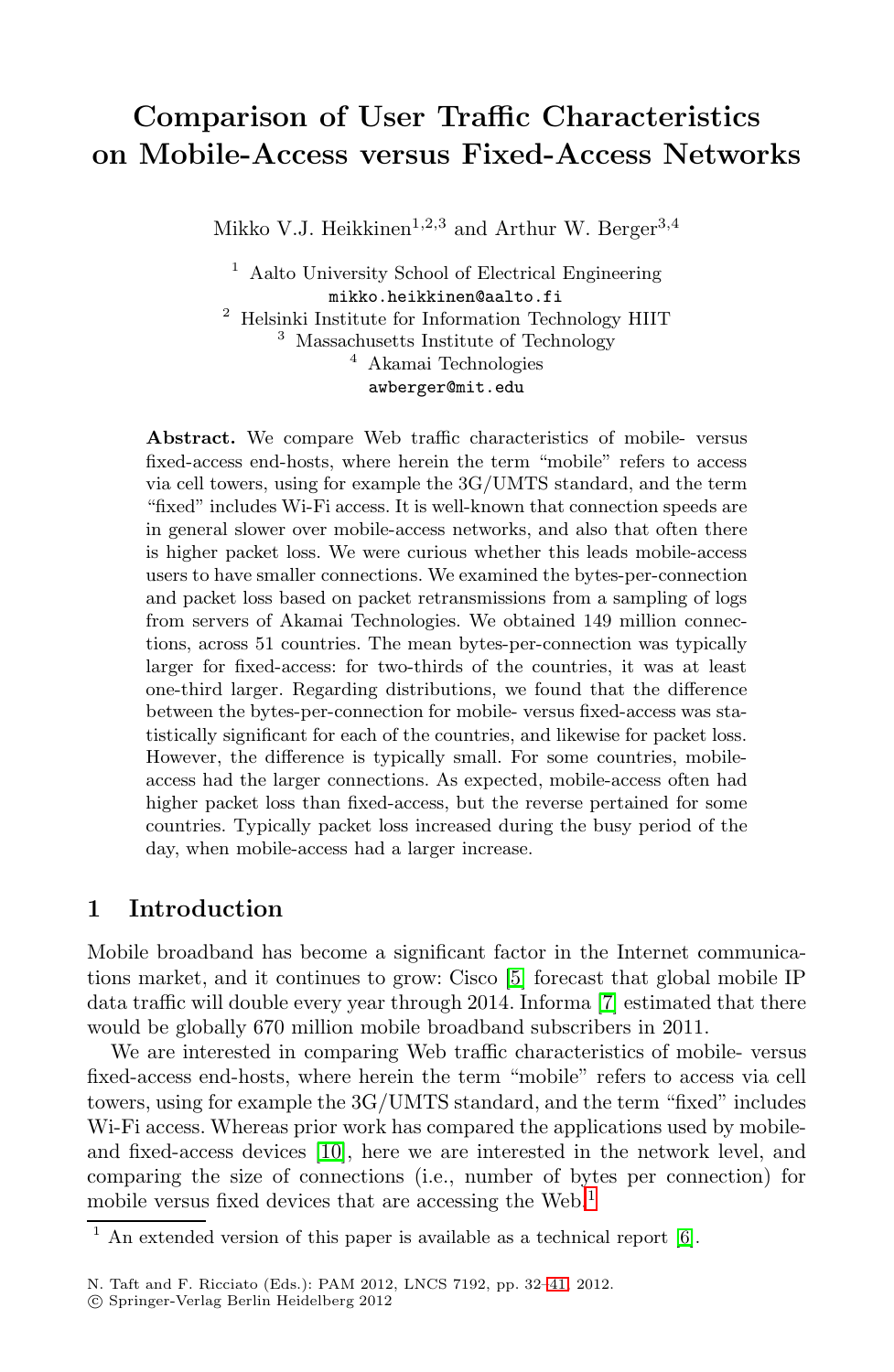It is well-known that connection speeds are in general slower over mobileaccess networks [2]. Also, and as reported herein, often, though not always, there is higher packet loss with mobile-access, see §4.2. We are curious whether this leads users to have smaller connections, or would they persevere, so to speak, through the more adverse network conditions.

<span id="page-1-0"></span>From a sampling of logs from July 2010 from servers of Akamai Technologies, we examine the number of bytes-per-connection, and packet loss based on packet retransmissions. The data for this study were collected prior to the deployment of 4G/LTE, and thus form a baseline for comparison for when 4G/LTE is broadly in use.

The contrib[uti](#page-8-0)[on](#page-1-0)s of this study are:

- 1. The first reported comparison of mobile- versus fixed-access connection-size and packet-loss
- 2. The comparison of the daily variation in bytes-per-connection and packet loss, for mobile- and fixed-access
- 3. Results spanning 51 countries

This paper i[s st](#page-9-2)ructured as follows: §2 reviews the related work. §3 describes our data set. §4 contains our results. §5 summarizes and discusses our results.

# **2 Related Work**

Regarding side-by-side comparison of mobile- and fixed-access traffic, Akamai's [2] quarterly "State of Internet" reports connection speeds for both fixed- and mobile-access. Also, Sandvine [10] reporte[d t](#page-9-5)raffic profiles for both fixed- and mobile-access. Complementing these two studies, the present work also makes such a comparis[on,](#page-9-6) though in contrast to the prior work, we examine different attributes: the number of bytes per connection and packet loss. Using a data set from the Akamai content distribution servers, our study is global in scope and presents results for over 50 different countries.

In addition to the two previous side-by-side fixed- and mobile-access traffic comparisons at the network level, at least two studies have compared fixed- and mobile-access traffic at the application level: Hossfeld et al. [8] compared the performance of a peer-to-peer file sharing application in both fixed- and mobileaccess networks, whereas Svoboda [11] compared the session lengths of online gamers in fixed- and mobile-access networks. Furthermore, Kalden  $\&$  Ekström [9] compared (non-side-by-side) the results from their analysis of GPRS mobileaccess traffic to studies of fixed-access traffic by other researchers.

# **3 Data Set and Methodology**

We used data from log files of Akamai Technologies that contained information that enabled a comparison of mobile- and fixed-access traffic on a per country basis. The data consisted of a global sub-sampling of TCP connections between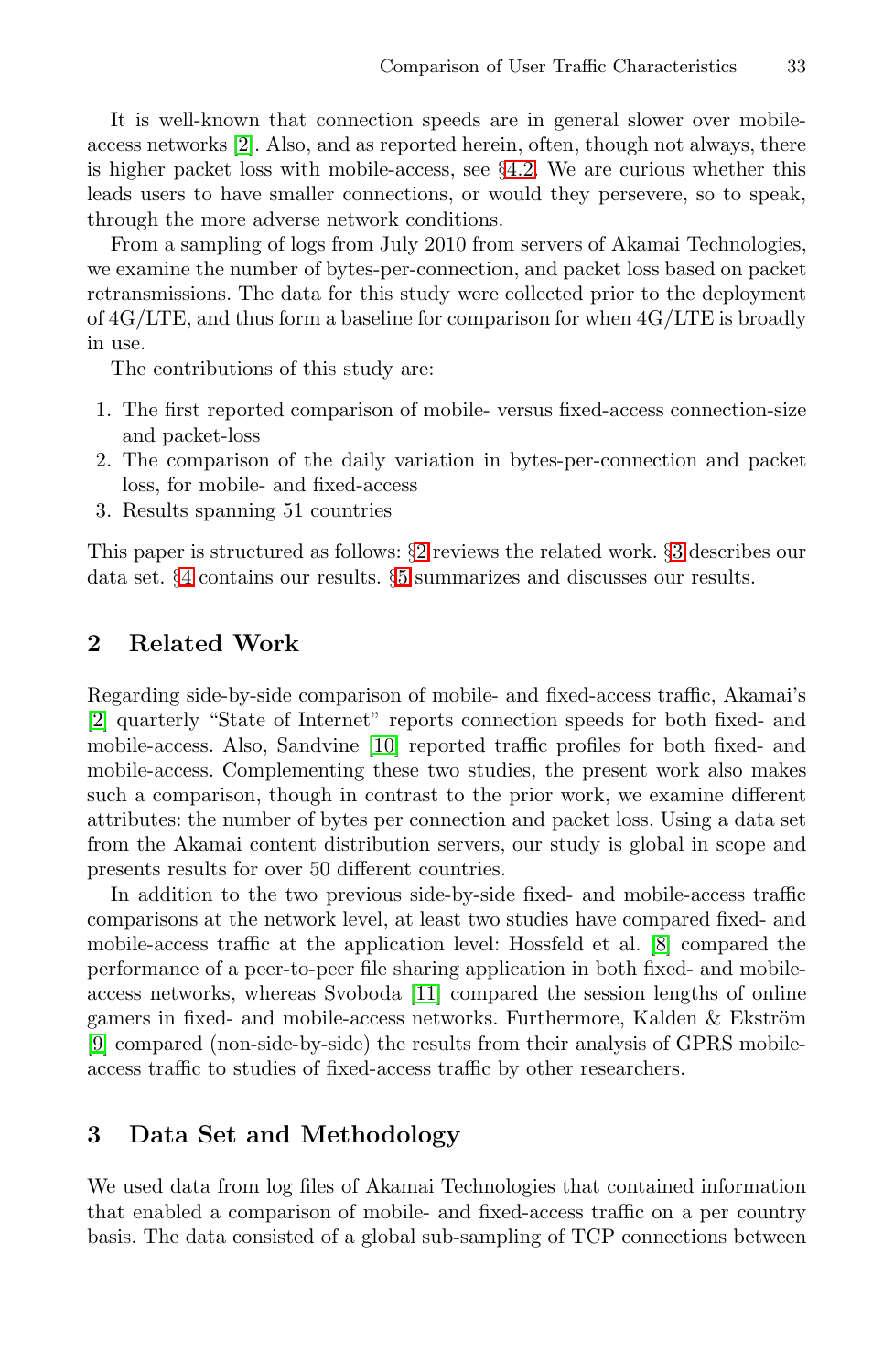#### 34 M.V.J. Heikkinen and A.W. Berger

clients and Akamai servers. These connections are for data that originated at Web sites of medium to large organizations and where the aggregate set of clients is globally distributed. The log lines included the Unix time, the source address of incoming packets seen by the Akamai server, the number of bytes per connection, and the number of retransmitted packets, given Selective Acknowledgment (SACK), which we use as an estimate of packet loss. For the present analysis we used logs from the week of July 25 through 31, 2010.

Our methodology for associating a log line with mobile- [or](#page-9-7) fixed-access is as follows. As the log lines do not contain this association, we started with the source address, which could be the address of the end-device itself, or the public facing address of a mobile access point, etc. We associated this address with an Autonomous System (AS) based on Border Gateway Protocol (BGP) feeds collected by Akamai. We then used the fact that some network operators that offer mobile service dedicate an AS for that purpose, and likewise for fixed-access services; though a complicating factor is that this is not a universal practice, and some ASs contain both mobile and fixed access. For its quarterly "State of Internet" reports [2], Akamai had already identified ASs dedicated for mobile-access, as well as for fixedaccess. Some of these ASs had been identified based on prior knowledge, some were identified by their name, and some by contacting the network operator. Additional [mo](#page-9-8)bile ASs were found by an initial discriminator of the ASs having a relatively low average connection speed, and then from this pool of ASs, further inquiries were made to confirm whether they were mobile ASs. Given countries in which mobile ASs had been identified, a sampling of fixed-access ASs were also selected to provide a comparison. ASs that could not be identified with high confidence as being in o[ne](#page-9-3) of these categories were excluded.

We then selected TCP connections in the log files where the client IP address was in one of the selected mobile or fixed ASs. We used the Akamai geo-location service EdgeScape [1] to identify the country in which the client IP address was located. (EdgeScape provides a service-level agreement (SLA) that the association of address to country has 99% accuracy.) We obtained 149 million connections, across 51 countries, where we excluded countries for which the dataset contained less than 1,000 mobile or fixed connections (and some countries with least data to save space, see [6] for results on 57 countries). The median number of mobile-access connections per-country was 48,000, and for fixed-access it was 650,000. As we were interested in comparing the mobile and fixed daily demand, we again used EdgeScape to obtain the latitude and longitude of the client IP address, fr[om](#page-7-0) which we obtained the local time-zone relative to GMT. This enabled daily demand plots where hour "0" corresponds to midnight for the given client.

# **4 Results**

#### **4.1 Number of Bytes per Connection**

**Summary Statistics.** Table 1 shows the 3rd quartile and mean of the number of KiloBytes-per-connection, partitioned by country and by fixed-access versus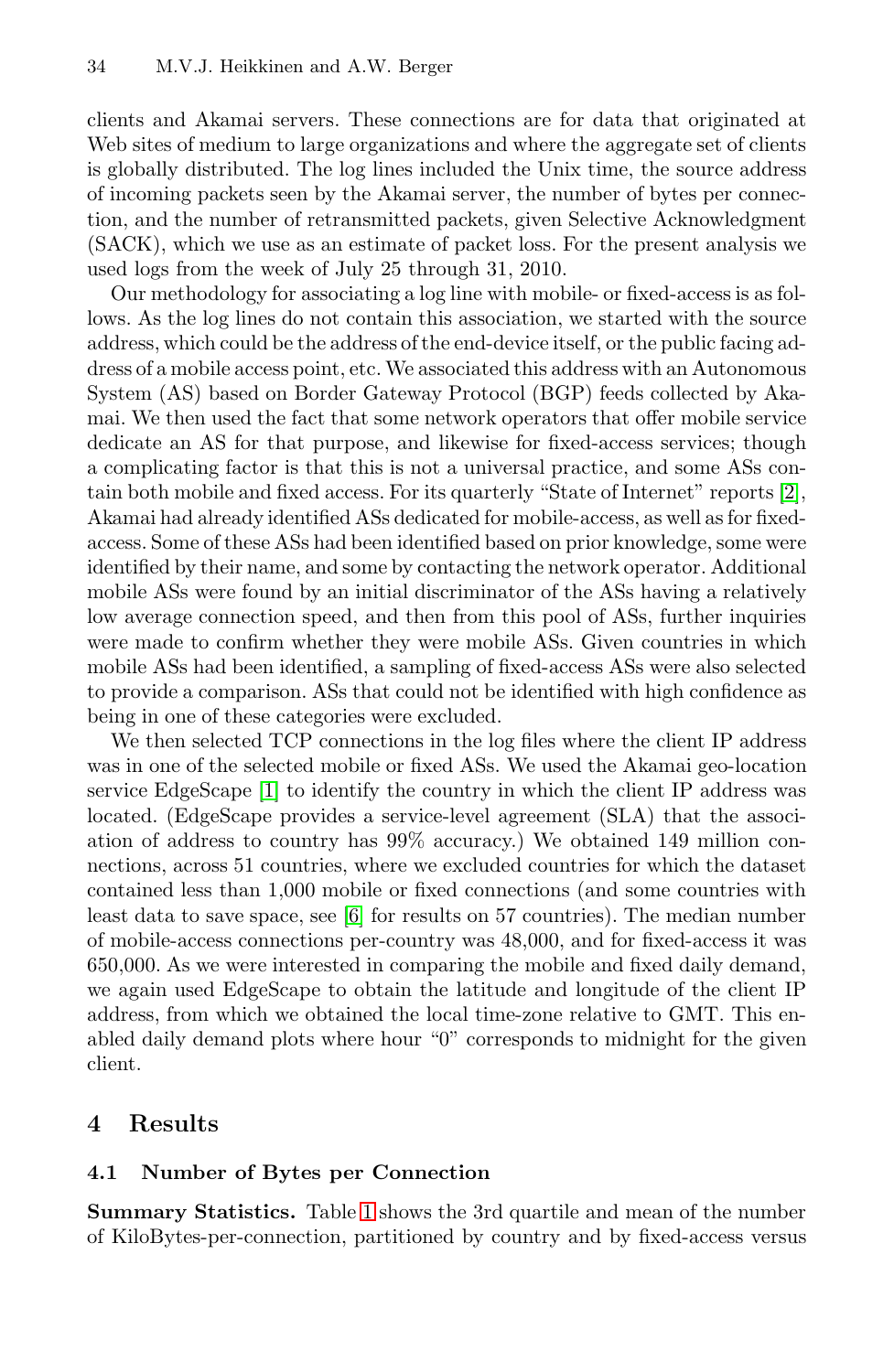mobile-access. (See [6] for an extended version of the table.) The rows are arranged in increasing order of the mean number of KBytes-per-connection for fixed-access. Note that the mean is larger than the 3rd quartile as the distribution of KBytes-per-connection tends to have a small percentage of large connections. There is clear variation across countries in KBytes-per-connection: The 3rd quartile (75% quantile) varies from 6 to 21 for fixed-access, and 7 to 27 for mobile-access; and the mean varies from 38 to 152 for fixed-access, and 19 to 178 for mobile-access. The 3rd quartile of all countries is 17 for fixed-access, and 14 for mobile-access; the mean of all countries is 113 for fixed-access and 47 for mobile-access.

There are also clear differences between fixed-access and mobile-access. For 65% of the countries, the mean bytes-per-connection was at least one-third larger for fixed-access. For most of the countries (∼75% based on the 3rd quartile), the fixed-access connections have more KBytes than mobile-access; and thus there is a minority where the reverse pertains. As an example, in the USA, the 3rd quartile of KBytes-per-connection for fixed-access is larger than mobileaccess, being respectively 16 and 12; while in the South Korea the order is reversed, having values 6 and 27, respectively. In the USA, the mean is again greater for fixed-access, 152 versus 44 KBytes-per-connection, while in France the corresponding values are 102 and 178.

**Distributions.** We also examined the cumulative distribution function (CDF) of KBytes-per-connection for fixed-access and mobile-access. As one might expect for such a large data set as ours, using the non-parametric Kolmogorov-Smirnov test, we found that the null hypothesis that the two sample distributions (fixed- and mobile-access) come from the same population distribution is rejected with high confidence, for all of the count[rie](#page-7-0)s, typically with p-values much less than 0.01. Although the two sample distributions are statistically distinct, for many of the countries the visual difference in a plot is rather slight. Though, for a minority of countries, the difference is dramatic.

Figure 1 is a sampling of four countries. For both country pairs, we show two plots: a CDF with a linear scale on the axes, and a complementary cumulative distribution function (CCDF) with logarithmic scales. The former is useful for seeing the bulk 90% of the connections, and the latter for the minority of largesize connections, which impact the means reported in Table 1.

For the USA and France, the distributions given fixed-access versus mobileaccess are rather similar, at least for the bulk of the connections. The medians are essentially the same. By the 3rd quartile the difference is more noticeable. An interesting contrast between the USA and France is that in the former the distribution given fixed-access connections has a heavier tail, whereas in the latter the mobile-access connections do, up to 10 MBytes. For example, in the USA, 0.7% of the fixed-access connections are at least 1 MBytes, which is greater than the 0.4% of mobile-access connections. In France, again 0.7% of the fixedaccess connections are at least 1 MByte, whereas 2.9% of the mobile-access connections are. For connections of 100 MBytes or more, fixed-access dominates (though of course the percentage of connections is quite small).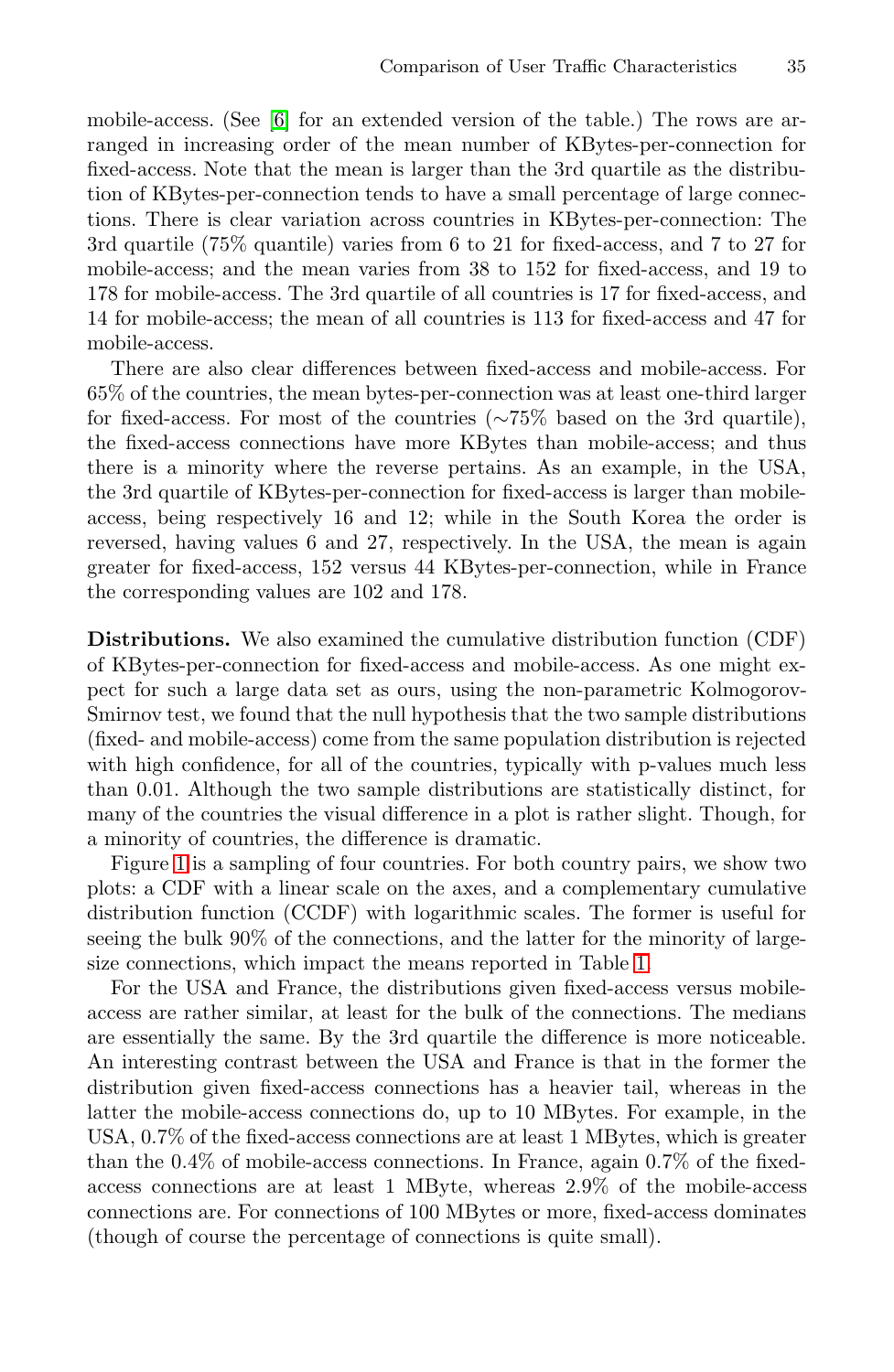#### 36 M.V.J. Heikkinen and A.W. Berger



**Fig. 1.** Distribution for size of connections (left) and complementary distribution for size of connections (right) for the USA and France (top) and South Korea and China (bottom)

In contrast to the USA and France, China and South Korea are two of the minority of countries in Table 1 where the difference in distributions is visually quite evident even for the non-tail portion. Also, as a contrast between South Korea and China, in the former the mobile-access connections are larger (in the sense of the CDF), and in the latter the reverse pertains, even up to connections of 10 MBytes. For example, in South Korea, 22% of the mobile-access connections are greater than 40 KBytes, while fewer (8%) of fixed-access are. In China, 8% of the mobile-access connections are greater than 40 KBytes, whereas more (15%) of fixed-access are.

### **4.2 Packet Loss Based on Packet Retransmissions**

Packet loss on the connection is one of the performance measures of the quality of service provided by the network operator. We were curious how packet loss compared on fixed-access versus mobile-access. Note that this comparison of mobile- and fixed-access packet loss is for clients accessing Web content from Akamai servers. The Akamai server is typically in the same AS as the client, in which case the loss, when it occurs, is within client's AS. And if the server is not in the same AS, then in all likelihood it is in a nearby upstream AS. Thus, in general, the number of packet retransmissions tends to be less as compared to the client accessing Web content directly from an origin site, as then the path is longer, with greater opportunity for experiencing congestion. For each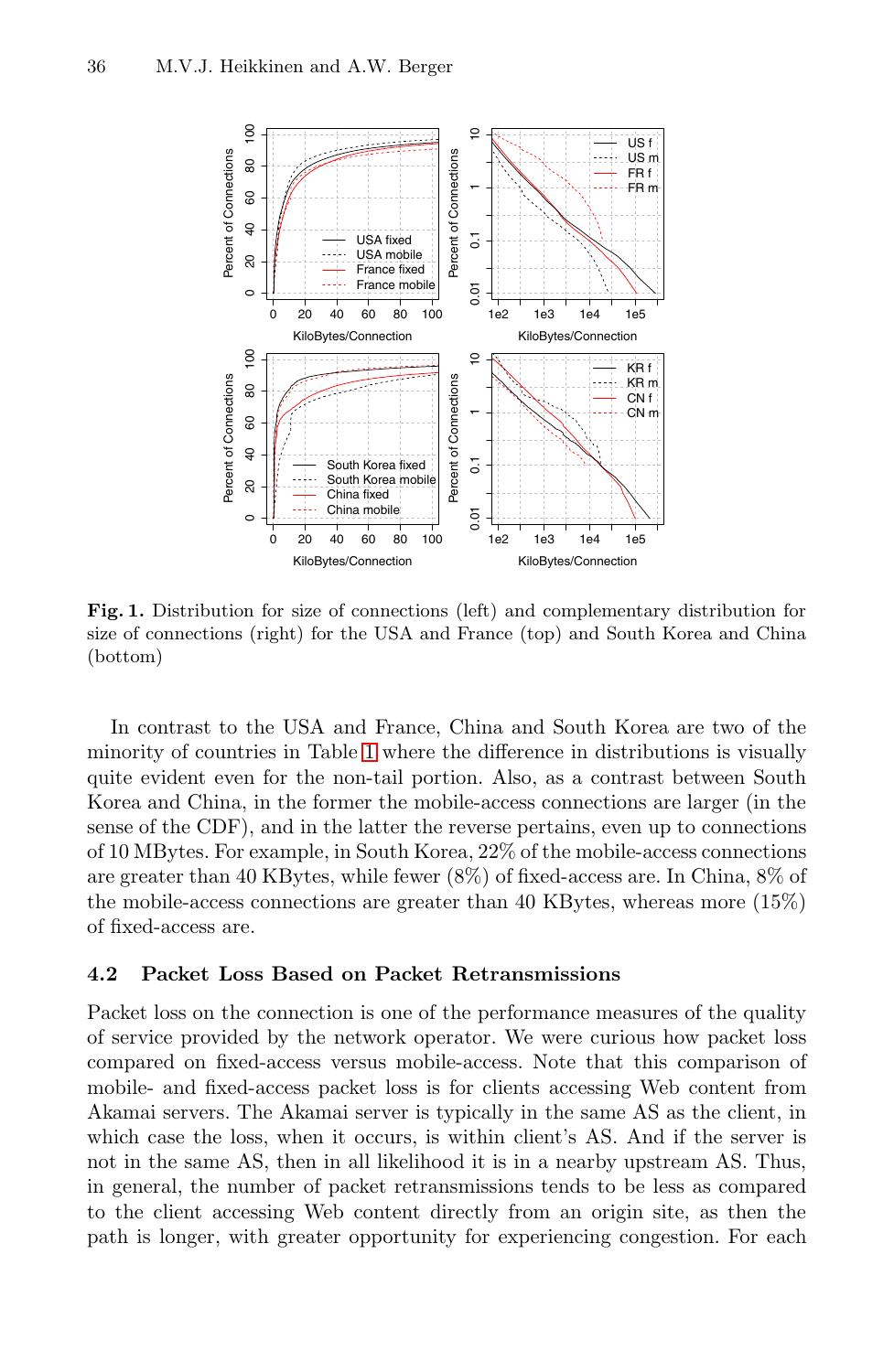<span id="page-5-0"></span>

**Fig. 2.** Mean connection size versus packet loss, pe[r](#page-9-3) [c](#page-9-3)ountry, for the subset of countries whose mean packet loss is no more than 3%

connection, we comp[ute](#page-9-3) the percent of packets sent from the server to the client that are duplicate packets, given SACK TCP, which we use as an estimate of lost packets.

Table 2 reports mean per-connection percent packet loss, partitioned by country and by fixed-access versus mobile-access connections. (See [6] for an extended version of the table.) Typically, there is no packet loss: The median per-connection packet loss was 0.0% in all countries; and the 3rd quartile was also  $0.0\%$  in many, but not all cases (see [6]). Note that the mean per-connection packet loss gives equal weight to large and small connections. As a comparison, Table 2 also reports the overall, or access-network, packet loss, defined as the total number of duplicate packets, summed across the set of connections, divided by the total number of packets sent. The rows are ordered in increasing value of fixed-access minus mobile-access mean per-connection packet loss. Countries where this difference is positive, the last 13 rows of the table, had higher packet loss on the fixed-access connections. Note that the mean per-connection packet loss is more often greater than the overall access-network packet loss, which indicates that smaller [co](#page-7-1)nnections [te](#page-7-0)nd to have higher loss. The mean per-connection packet loss of all countries is 2.2% for fixed and [2.5](#page-5-0)% for mobile, whereas the mean access-network packet loss of all countries is 1.1% for fixed and 1.8% for mobile.

#### **4.3 Dependence of Connection Size on Packet Loss**

We wanted to examine the heuristic notion that higher packet loss leads to smaller connection sizes. From Table 2 and Table 1, we have the average network packet loss and mean connection size, respectively, per country. Figure 2 displays a scatter plot of these values and a fitted linear regression line. Since the few countries with the upper-end packet loss can be considered atypical, Figure 2 shows the subset of countries whose mean packet loss is no more than 3%. The plot is truly scattered; though, by eye one can sense a downward trend, i.e. smaller mean connection size with higher packet loss, for both fixed- and mobileaccess. The regression lines are included not because a linear model is a good fit,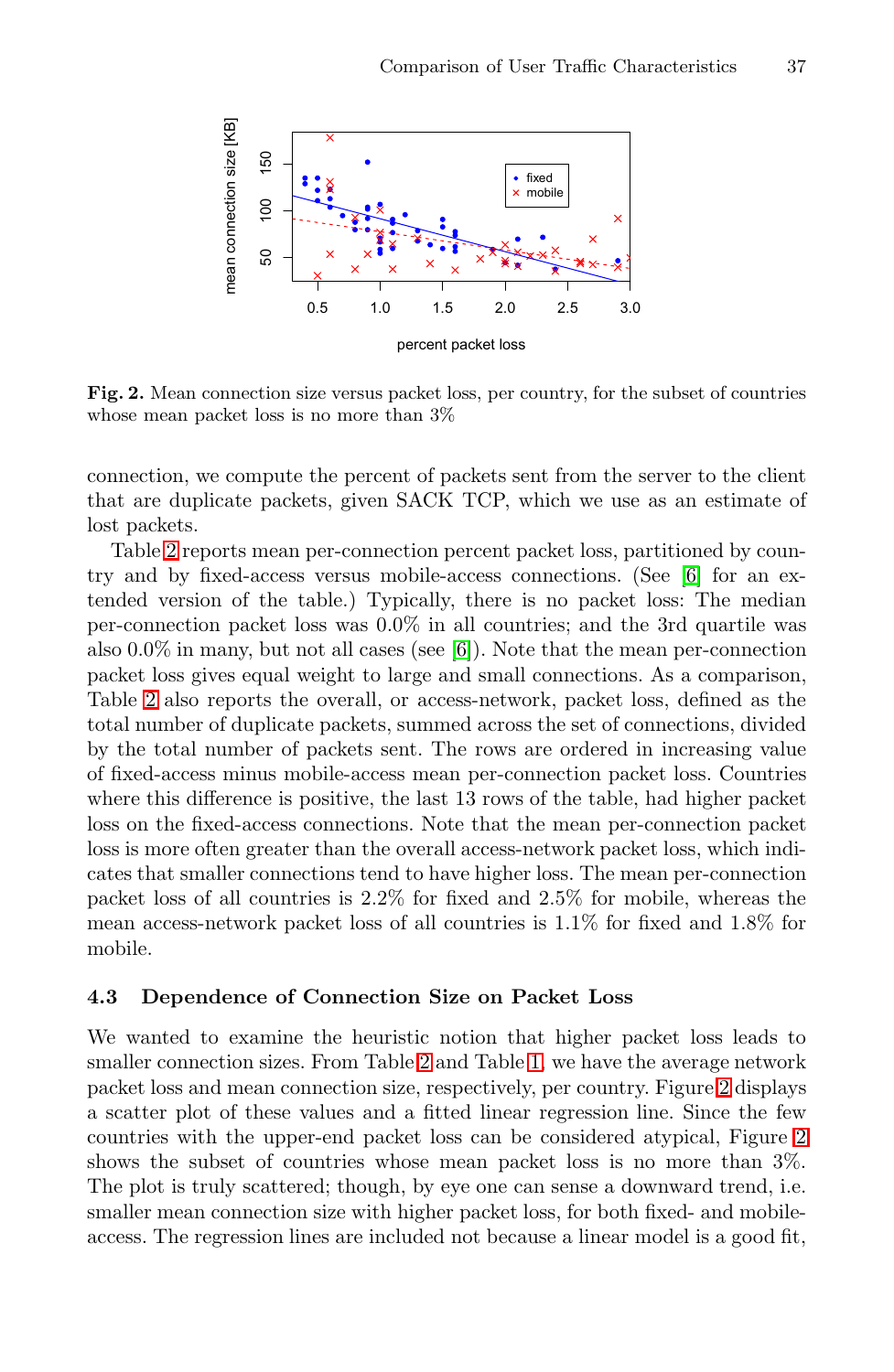#### 38 M.V.J. Heikkinen and A.W. Berger

<span id="page-6-0"></span>

**Fig. 3.** Daily distribution for size of connections and packet loss, all countries

but to indi[ca](#page-7-0)te t[he](#page-7-1) downward trend. The statistical test on the regression lines having zero slope is rejected with high confidence (p*<*0.002).

Although the data support the notion that higher packet loss leads to smaller connection size, one's viewpoint of the strength of the trend (-20 KBytes-perpercentage-packet-loss for mobile in Figure 2) is obviously colored by one's prior expectation. Regardless, the plot also clearly show[s](#page-6-0) the great variability. Of particular note are the two countries whose fixed access has high packet loss of at least 4% and relatively high mean connection size of at least 125 KBytes: China and Russia (see Tables 1 and 2).

#### **4.4 Daily Traffic Pattern**

We compared the daily demand for both fixed- and mobile-access. Figure 3 shows the fraction of bytes sent in each of the 24 hours of a day, on fixed-access and on mobile-access networks across all countries. Figures for some individual countries are in [6]. We determined the latitude and longitude of the client address, from which we obtained the local time zone relative to GMT, see §3, and thus we could bin the traffic such that the hour "0" corresponds to midnight for the given client. Also shown on the plots is the mean per-connection packet loss in the respective hour. The daily demand pattern for fixed- and mobile-access are very much alike—fixed-access has a slightly higher afternoon peak, and mobile-access has a bit higher proportion the post-midnight early-morning hours. Packet loss on mobile-access is higher than on fixed-access and has a larger increase during the heavy traffic period of the day. As one would expect, the packet loss for both mobile- and fixed-access increases during the busy period of the day. If one considered the regression of the per-hour packet loss on the per-hour fraction of bytes sent, then the hypothesis of zero slope would be rejected with extremely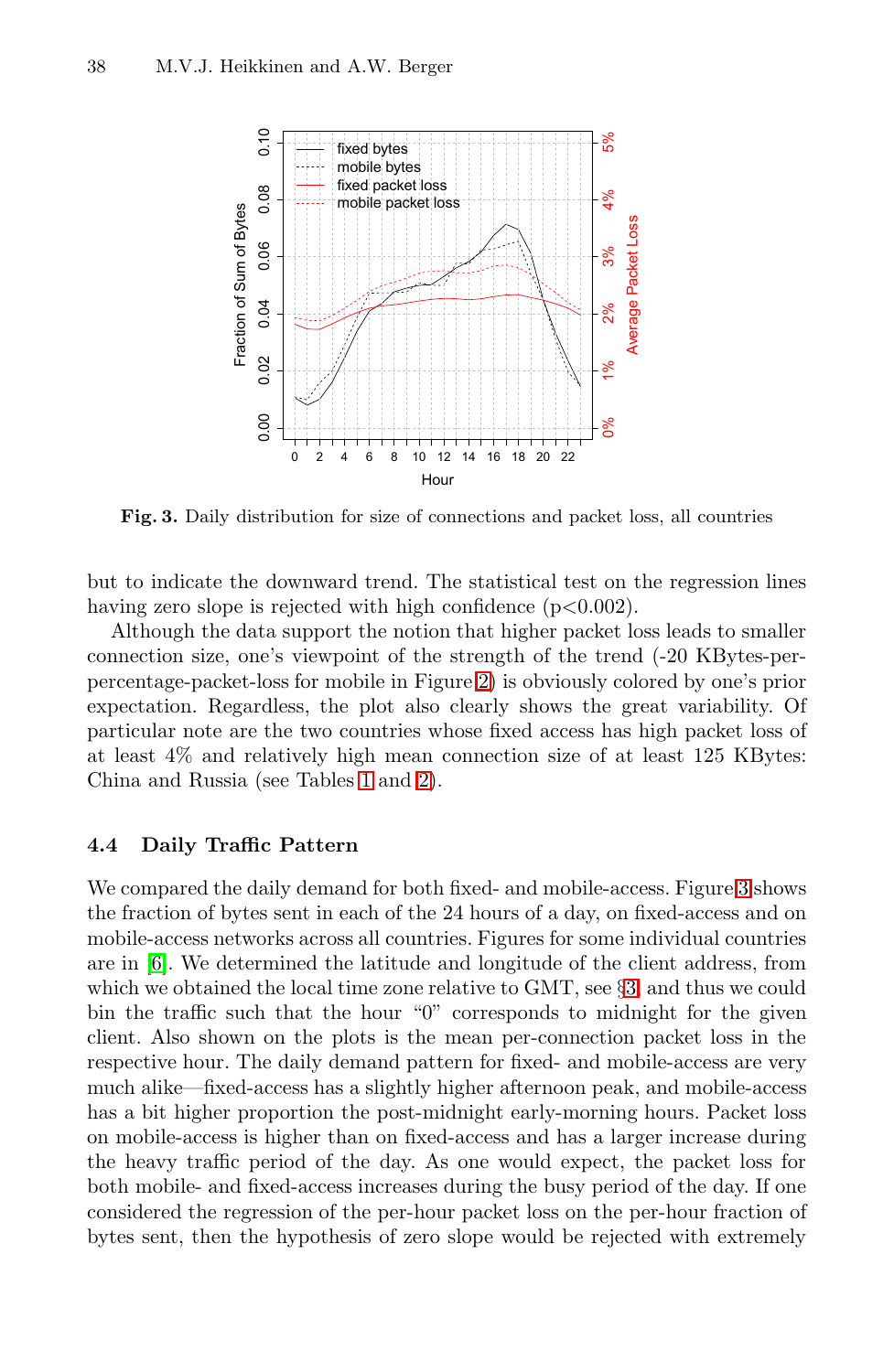|                 |              |                |     |                           |                  | Mean Packet Loss |                     |                               |                     |
|-----------------|--------------|----------------|-----|---------------------------|------------------|------------------|---------------------|-------------------------------|---------------------|
|                 | 3rd Quartile |                |     | Mean                      |                  |                  |                     | Per-Connection Access-Network |                     |
| Country         |              |                |     | Fixed Mobile Fixed Mobile | Country          |                  | <b>Fixed Mobile</b> |                               | <b>Fixed Mobile</b> |
|                 |              |                |     |                           | Peru             | 2.0              | 5.8                 | 2.0                           | 5.1                 |
| Uruguay         | 17           | 16             | 38  | 53                        | Czech Rep.       | 1.3              | 4.5                 | 1.0                           | 3.2                 |
| Peru            | 19           | 19             | 45  | 27                        | Chile            | 2.0              | 5.1                 |                               | 2.7                 |
| Venezuela       | 18           | 17             | 47  | 39                        |                  |                  |                     | 1.4                           |                     |
| Sri Lanka       | 18           | 16             | 47  | 45                        | Moldova          | 1.1              | 3.7                 | 0.4                           | 4.7                 |
| El Salvador     | 18           | 20             | 50  | 44                        | Colombia         | 2.3              | 4.8                 | 1.9                           | 2.2                 |
| Pakistan        | 19           | 17             | 52  | 59                        | Poland           | 1.8              | 4.2                 | 1.1                           | 1.9                 |
| Croatia         | 18           | 9              | 55  | 19                        | Morocco          | 3.2              | 5.4                 | 2.1                           | 3.0                 |
| Malaysia        | 20           | 18             | 55  | 43                        | Portugal         | 1.6              | 3.7                 | 0.8                           | 3.4                 |
| Israel          | 16           | 17             | 57  | 49                        | Estonia          | $1.6\,$          | 3.7                 | $1.0\,$                       | 2.1                 |
| Greece          | 19           | 15             | 59  | 41                        | Ukraine          | $1.6\,$          | 3.6                 | 1.2                           | 2.7                 |
| Paraguay        | 19           | 17             | 59  | 44                        | Hungary          | 1.8              | 3.7                 | 1.0                           | 2.0                 |
| Colombia        | 19           | 14             | 59  | 52                        | <b>Brazil</b>    | 2.3              | 4.1                 | 1.6                           | 2.4                 |
| Slovenia        | 20           | 9              | 60  | 38                        | Croatia          | 1.4              | 3.1                 | 1.0                           | 3.8                 |
| Italy           | 18           | 17             | 60  | 44                        | Norway           | 1.5              | 3.2                 | 0.5                           | 3.1                 |
| Thailand        | 18           | 14             | 62  | 31                        | Belgium          | 1.4              | 3.1                 | 0.7                           | 0.8                 |
| Slovakia        | 18           | 17             | 62  | 71                        | Spain            | 1.6              | 3.3                 | 0.9                           | 1.8                 |
|                 |              |                |     |                           | Lithuania        | 1.6              | 3.3                 | 1.1                           | 2.0                 |
| Chile           | 19           | 17             | 64  | 43                        | Venezuela        | 3.6              | 5.0                 | 2.9                           | 3.7                 |
| Czech Rep.      | 18           | 17             | 67  | 43                        | Greece           | 1.5              | 2.9                 | 1.0                           | 2.1                 |
| Australia       | 13           | 11             | 68  | 37                        | France           | 1.5              | 2.9                 | 0.9                           | 0.6                 |
| Morocco         | 20           | 18             | 70  | 50                        | Puerto Rico      | 3.0              | 4.3                 | 1.6                           | 4.2                 |
| Hungary         | 19           | 16             | 71  | 47                        | Italy            | 2.6              | 3.9                 | 1.5                           | 2.0                 |
| South Africa 12 |              | 12             | 72  | 123                       | Israel           | 2.1              | 3.3                 | 1.6                           | 6.8                 |
| Kuwait          | 18           | 20             | 72  | 153                       | New Zealand 2.6  |                  | 3.6                 | 1.5                           | 2.9                 |
| Puerto Rico     | 18           | 17             | 74  | 72                        | Ireland          | 2.5              | 3.3                 | 0.9                           | 1.0                 |
| Lithuania       | 19           | 18             | 77  | 64                        | Slovakia         | 2.1              | 2.9                 | 1.6                           | 1.3                 |
| <b>Brazil</b>   | 19           | 20             | 78  | 58                        | Russia           | 4.0              | 4.7                 | 5.2                           | 2.9                 |
| Mexico          | 18           | 21             | 79  | 36                        | South Korea 0.7  |                  | 1.4                 | 0.4                           | 0.6                 |
| Spain           | 16           | 16             | 80  | 49                        | Austria          | 1.4              | 2.0                 | 0.6                           | 0.9                 |
| Singapore       | 16           | 15             | 82  | 46                        | Canada           | 1.3              | 1.9                 | $0.6\,$                       | 1.1                 |
| New Zealand 16  |              | 16             | 83  | 40                        | Taiwan           | $2.1\,$          | 2.6                 | 1.5                           |                     |
| Hong Kong       | 18           | 14             | 87  | 65                        |                  | 1.9              | 2.4                 | 1.1                           | 1.0<br>1.1          |
| Portugal        | 20           | 19             | 88  | 53                        | Hong Kong        |                  |                     |                               |                     |
| Poland          | 17           | 16             | 91  | 56                        | Pakistan         | 4.8              | 5.2                 | 4.2                           | 3.5                 |
| Taiwan          | 13           | 12             | 91  | 77                        | Germany          | 1.2              | 1.6                 | 0.5                           | 4.2                 |
| Ireland         | 20           | 17             | 92  | 101                       | Uruguay          | $2.9\,$          | 3.3                 | 2.4                           | 2.3                 |
|                 |              |                |     |                           | Australia        | 2.5              | 2.9                 | 1.3                           | 1.6                 |
| Belgium         | 19           | 15             | 95  | 93                        | Mexico           | 2.6              | 2.8                 | 1.3                           | 2.4                 |
| Ukraine         | 19           | 14             | 96  | 70                        | USA              | 1.9              | 1.9                 | 0.9                           | 1.4                 |
| France          | 21           | 18             | 102 | 178                       | Sri Lanka        | 3.5              | 3.1                 | 3.2                           | 3.3                 |
| Austria         | 18           | 15             | 104 | 54                        | Switzerland      | 1.5              | 1.0                 | 0.6                           | 0.6                 |
| UK              | 18           | 16             | 104 | 69                        | Singapore        | 3.8              | 3.2                 | 4.8                           | 2.6                 |
| Estonia         | 18           | 17             | 107 | 56                        | Netherlands      | 1.2              | 0.6                 | 0.5                           | 0.2                 |
| Norway          | 16           | 13             | 111 | 38                        | Slovenia         | 1.7              | 0.8                 | 1.1                           | 0.8                 |
| Canada          | 18           | 11             | 113 | 38                        | UK               | 2.8              | 1.7                 | 0.9                           | 1.0                 |
| Germany         | 19           | 12             | 122 | 71                        | Paraguay         | 5.4              | 4.0                 | 5.0                           | 3.6                 |
| Switzerland     | 17           | 11             | 123 | 54                        | El Salvador      | 5.1              | 3.1                 | 5.5                           | 2.6                 |
| Russia          | 21           | 16             | 125 | 92                        | Kuwait           | 3.0              | 0.7                 | 2.3                           | 0.2                 |
| Moldova         | 18           | 19             | 129 | 54                        | South Africa 3.4 |                  | 1.0                 | 3.5                           | 0.6                 |
| China           | 19           | $\overline{7}$ | 130 | 64                        | Malaysia         | 6.0              | 3.5                 | 6.5                           | 4.2                 |
| Netherlands     | 14           | 11             | 135 | 79                        | Thailand         | 3.9              | 0.3                 | 3.3                           | 0.5                 |
| South Korea 6   |              | 27             | 135 | 131                       | China            | 7.4              | 3.8                 | 4.0                           | 3.5                 |
| USA             | 16           | 12             | 152 | 44                        |                  |                  |                     |                               |                     |

**Table 1.** KiloBytes-per-Connection **Table 2.** Percent Packet Loss Statistics Statistics

<span id="page-7-1"></span><span id="page-7-0"></span>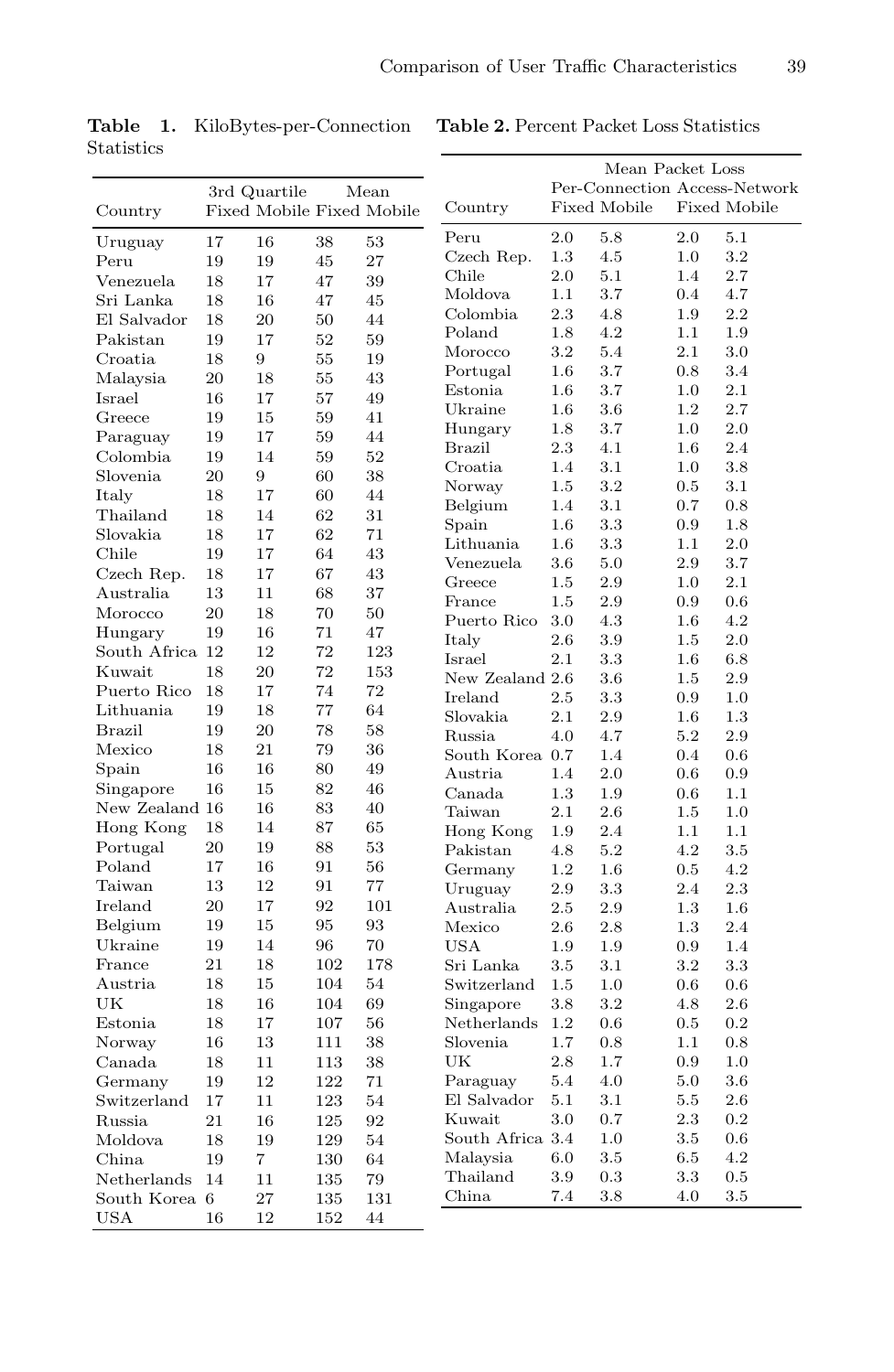<span id="page-8-0"></span>high confidence ( $p$ <1e-6) for both mobile- and fixed-access. The correlation of packet loss with the fraction of bytes sent is 0.94 for mobile-access and 0.95 for fixed-access.

## **5 C[on](#page-7-0)clu[si](#page-7-1)ons**

We examined the number of bytes-per-connection, and packet loss based on packet retransmissions from a sampling of logs from servers of Akamai Technologies. Regarding to the original question of whether the more adverse conditions on mobile-access networks leads to shorter connections, the rough, first-order answer is "yes"; though, a fuller answer is much more nuanced. One caution to keep in mind is that the statistical analysis of the present study does not prove a causal relationship. Tables 1 and 2 do show that on a per-country basis, packet loss is higher and the mean connection size is smaller on mobile-access for most countries; but there are noted exceptions. From the viewpoint of distributions, we found that the difference between the bytes-per-connection for mobile-access versus fixed-access, as well as the packet-loss distributions, was statistically significant, for all countries we analyzed. However, when plotted, the visual difference is typically small. Also, for some countries, the mobile-access had the larger connections.

In a scatter plot of per-country [m](#page-9-3)ean connection size versus mean packet loss, there is a statistically significant trend of smaller connections having higher packet loss for both mobile- and fixed-access, though there is great variability. Aggregating across counties, we found that the daily demand variation is about the same for mobile- and fixed-access, and for both, the packet loss does increase during the busy period of the day, though the increase of m[ob](#page-9-9)ile-access is greater, suggesting greater sensitivity to the increased demand, that is, a greater likelihood of constrained capacity. Though, as reported in [6], some countries have little to no daily variation in packet loss. We also found per-connection packet loss for both fixed- and mobile-access is often greater than the overall accessnetwork packet loss, indicating smaller connections having higher loss.

Similar to our result of negative correlation between connection size and packet loss rate, bit rate had a consistent positive correlation and jitter above certain limit had a negative correlation with the length of Skype VoIP calls [4]. Also, within certain bounds, round-trip time (RTT), queueing delay, and packet loss rate had negative correlations with session lengths of an online multiplayer game [3]. In general, adverse effects on the quality of service (QoS) seem to decrease the intensity of usage of that service.

Self-selection explains partially why mobile-access connections are typically smaller than fixed-access connections. Users may prefer not to stream long video clips, engage in large downloads, or do other high volume transactions over mobile-access connections. Prevalence of high-speed mobile-access connections could lead to more traffic over mobile-access. In other words, a complementary effect would occur, where higher speed of mobile-access would enable more largevolume transactions.